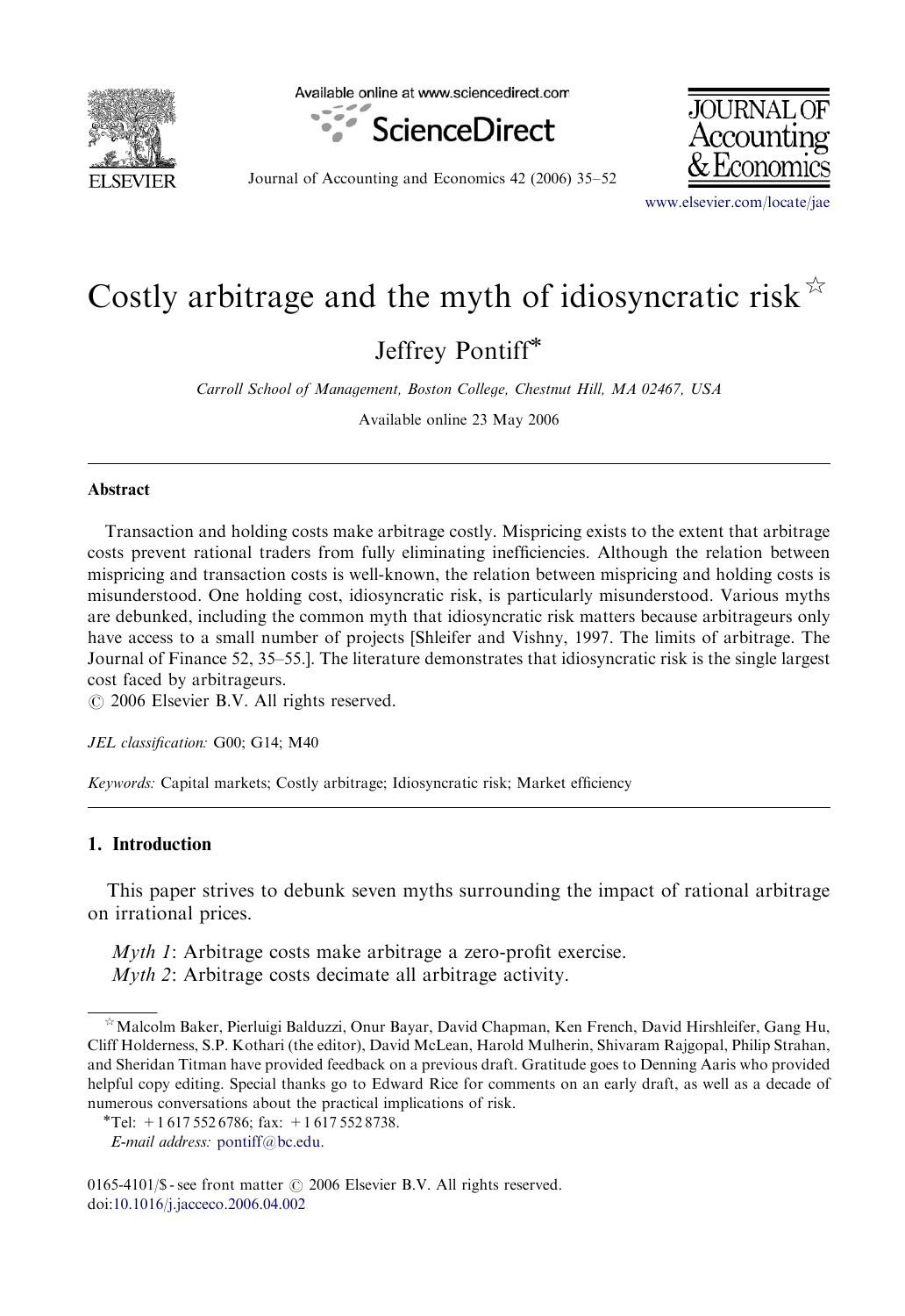Myth 3: Arbitrageurs avoid shorting high dividend paying stocks, since the short seller must rebate all dividend payments, making a short position more expensive.

*Myth 4*: Arbitrageurs care about idiosyncratic risk since they only have access to a small number of projects ([Shleifer and Vishny, 1997\)](#page--1-0).

Myth 5: Idiosyncratic risk has no impact on mispricing. Even if short-sellers are dissuaded by idiosyncratic risk, idiosyncratic risk will not affect the selling decision of sophisticated investors who already own the stock.

Myth 6: Since arbitrage costs are related to mispricing, the costly arbitrage literature provides proof that markets are efficient.

Myth 7: Costly arbitrage tests are subject to [Fama's \(1976\)](#page--1-0) joint hypothesis to the same extent as classic tests of market efficiency.

Arbitrage is the transaction where a rational agent tries to profit from mispricing. Mispricing continues in equilibrium since costs prevent arbitrageurs from fully offsetting the price impact of irrational investors. The relation between arbitrage costs and market inefficiencies is often misunderstood. One arbitrage cost, idiosyncratic risk is particularly misunderstood. This misunderstanding likely stems from the detailed treatment of diversification and the capital asset pricing model (CAPM) in elementary finance text books that espouse that idiosyncratic risk does not matter. This logic is often falsely extended to make erroneous claims that idiosyncratic risk should not affect arbitrage activity, since the arbitrageur can costlessly diversify away this risk. Although the text book discussion of idiosyncratic risk is correct in terms of the CAPM, this logic does not carry over to arbitrage and market inefficiencies. Regardless of an arbitrageur's access to a diversified portfolio, and regardless of the number of available arbitrage projects, the idiosyncratic risk of each project will mute the arbitrageur's position in the project.

This article strives to clarify how inefficiencies may exist in equilibrium, and to illuminate the critical role played by idiosyncratic risk. This framework is useful for tests of market efficiency, since the interplay between idiosyncratic risk (as well as other arbitrage costs) and mispricing provides a testable prediction that only relies on the economic rationality of arbitrageurs, and not on the arbitrary behavior of noise traders. As will be shown in Section 5, the empirical studies that have explored such tests have affirmed the importance of idiosyncratic risk as the foremost arbitrage cost.

Recent research on inefficiencies and costly arbitrage has failed to emphasize the importance of idiosyncratic risk. This lack of coverage is attributable to two factors. First, some researchers believe variants of myth 4, and thus they downplay the importance of idiosyncratic risk as only a concern for investors with limited opportunities. Second, theoretical and empirical keystone papers have focused on systematic risk to the exclusion of idiosyncratic risk. One such theoretical paper, [De long et al. \(1990\)](#page--1-0) argues that noise trader risk creates systematic risk, and asset prices are discounted to reflect this risk. Since there is only one asset in their model and all noise-traders have the same irrational expectations, idiosyncratic risk plays no role. The literature spawned by their paper has focused on irrational comovement, but has forsaken idiosyncratic risk.

Early keystone empirical work by [Shiller \(1989\)](#page--1-0) tests whether stock index returns are too volatile relative to dividend streams. Since stock indices are not subject to idiosyncratic risk, the excess volatility calculation omits a large proportion of volatility. [Pontiff \(1997\)](#page--1-0) estimates that 85% of closed-end fund excess volatility is idiosyncratic to a four-factor model that includes the Fama–French factors as well as the [Lee et al. \(1991\)](#page--1-0) investor